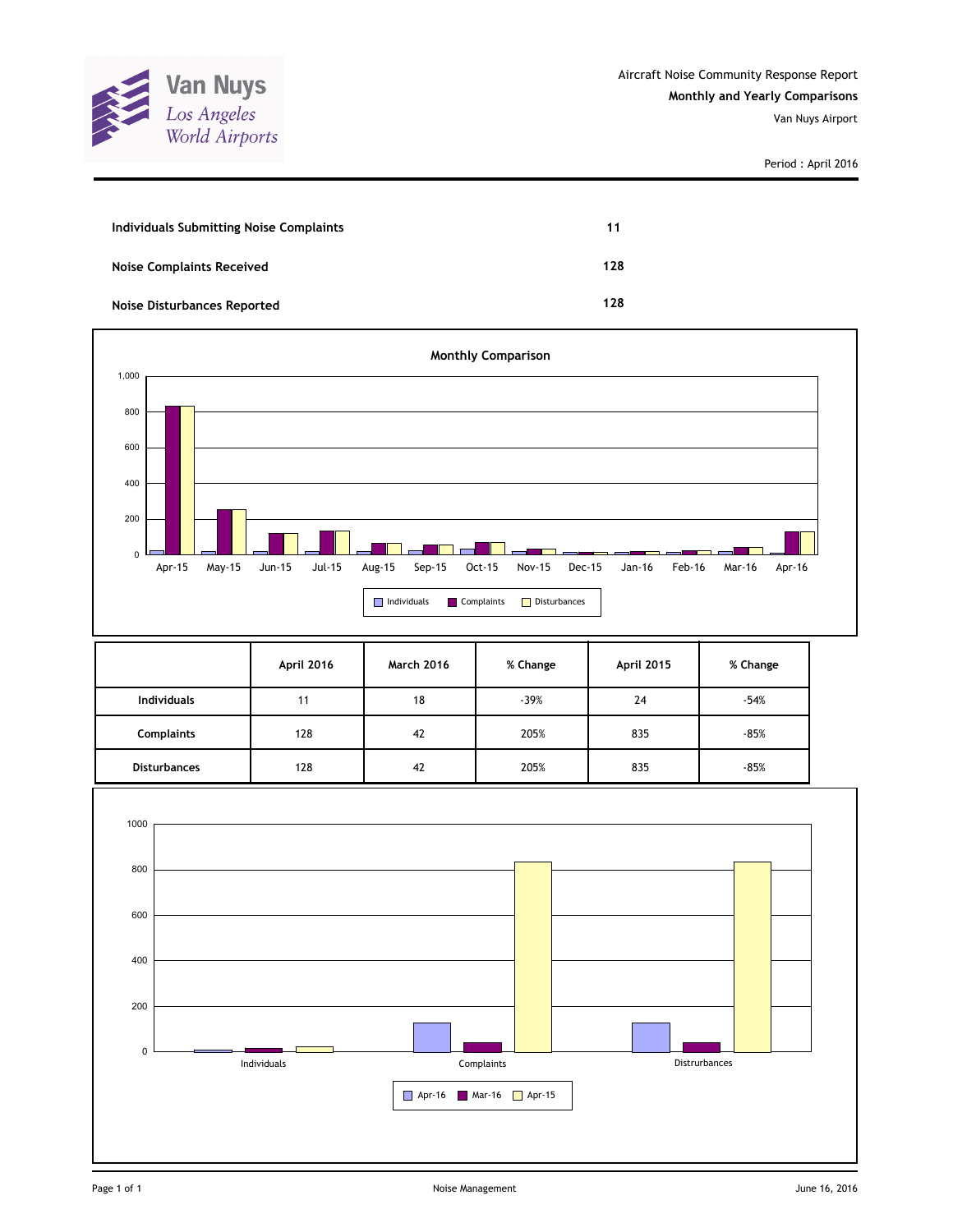

|                     | Day<br>(7:00 am - 7:00 pm) | Evening<br>$(7:00 \text{ pm} - 10:00 \text{ pm})$ | Night<br>$(10:00 \text{ pm} - 7:00 \text{ am})$ |
|---------------------|----------------------------|---------------------------------------------------|-------------------------------------------------|
| <b>Complaints</b>   | 85                         | 22                                                | 21                                              |
| <b>Disturbances</b> | 88                         | 31                                                | q                                               |



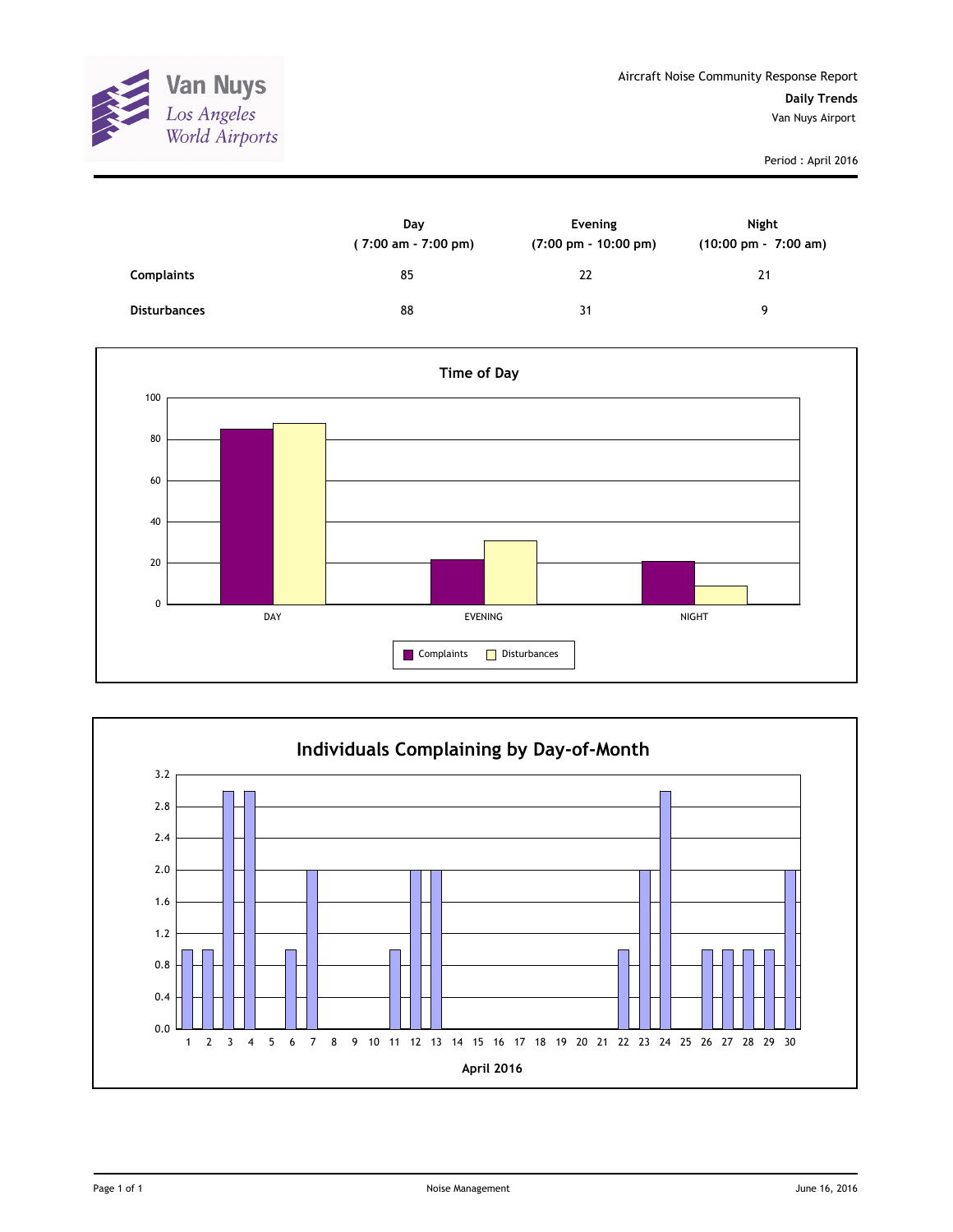

Aircraft Noise Community Response Report **Complaint Distribution by City and Complainant**

Van Nuys Airport

Period : April 2016

| City            | <b>Individuals</b> | <b>Complaints</b> | Percentage of Complaints**                                         |  |
|-----------------|--------------------|-------------------|--------------------------------------------------------------------|--|
| Encino          | 4                  | 6                 | $5\%$                                                              |  |
| Los Angeles     | 3                  | 3                 | 2%                                                                 |  |
| North Hollywood | 1                  |                   | $< 1\%$                                                            |  |
| Sherman Oaks    | 3                  | 7                 | $5\%$                                                              |  |
| Anonymous       | <b>NA</b>          | 111               | 87%                                                                |  |
| <b>TOTAL</b>    | 11                 | 128               | 50<br>$\mathbf 0$<br>40<br>60<br>10<br>20<br>30<br>70<br>80 90 100 |  |

| <b>Individuals</b>          |                                         | <b>Complaints</b> | Percentage of Complaints**                                     |  |
|-----------------------------|-----------------------------------------|-------------------|----------------------------------------------------------------|--|
| *One Individual (Anonymous) |                                         | 111               | 87%                                                            |  |
|                             | Individuals Reporting 2 To 5 Complaints | 10                | 8%                                                             |  |
|                             | Individuals Reporting One Complaint     |                   | 5%                                                             |  |
| <b>TOTAL</b>                | Individuals: 11                         | 128               | 40<br>50<br>20<br>30<br>60<br>70<br>80<br>90<br>0<br>10<br>100 |  |

\* One individual reporting 6 or more complaints shown by city.

\*\* All percentages are rounded to the nearest whole number.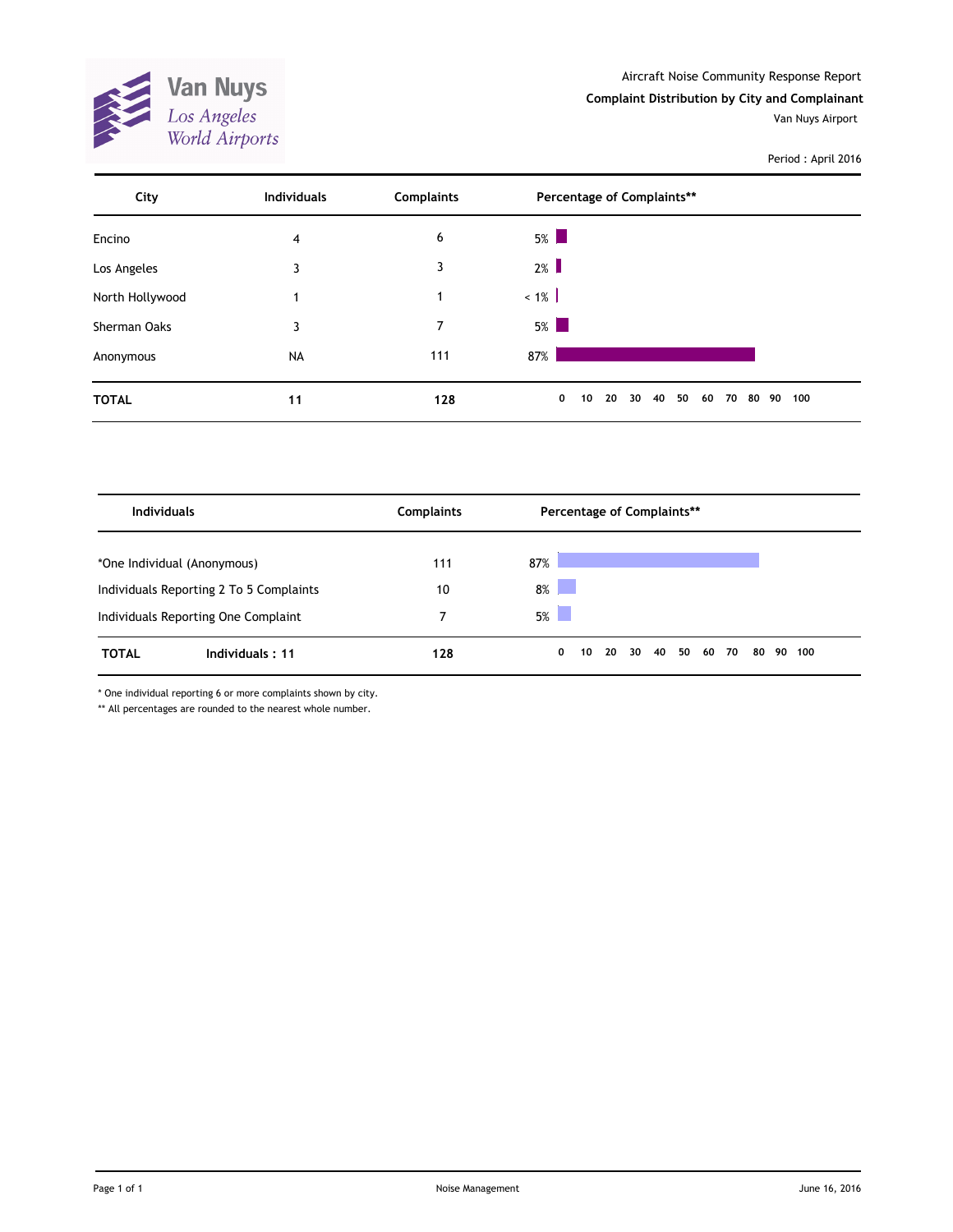

| Type of Disturbance* | <b>Number of Complaints</b> |
|----------------------|-----------------------------|
| Early turn           | $\overline{2}$              |
| Loud noise           | 77                          |
| Low flying           | 24                          |
| Other                | $\overline{4}$              |
| Overflight           | 20                          |
| Too frequent         | 1                           |
| <b>TOTAL</b>         | 128                         |



Note: \* As reported by complainant.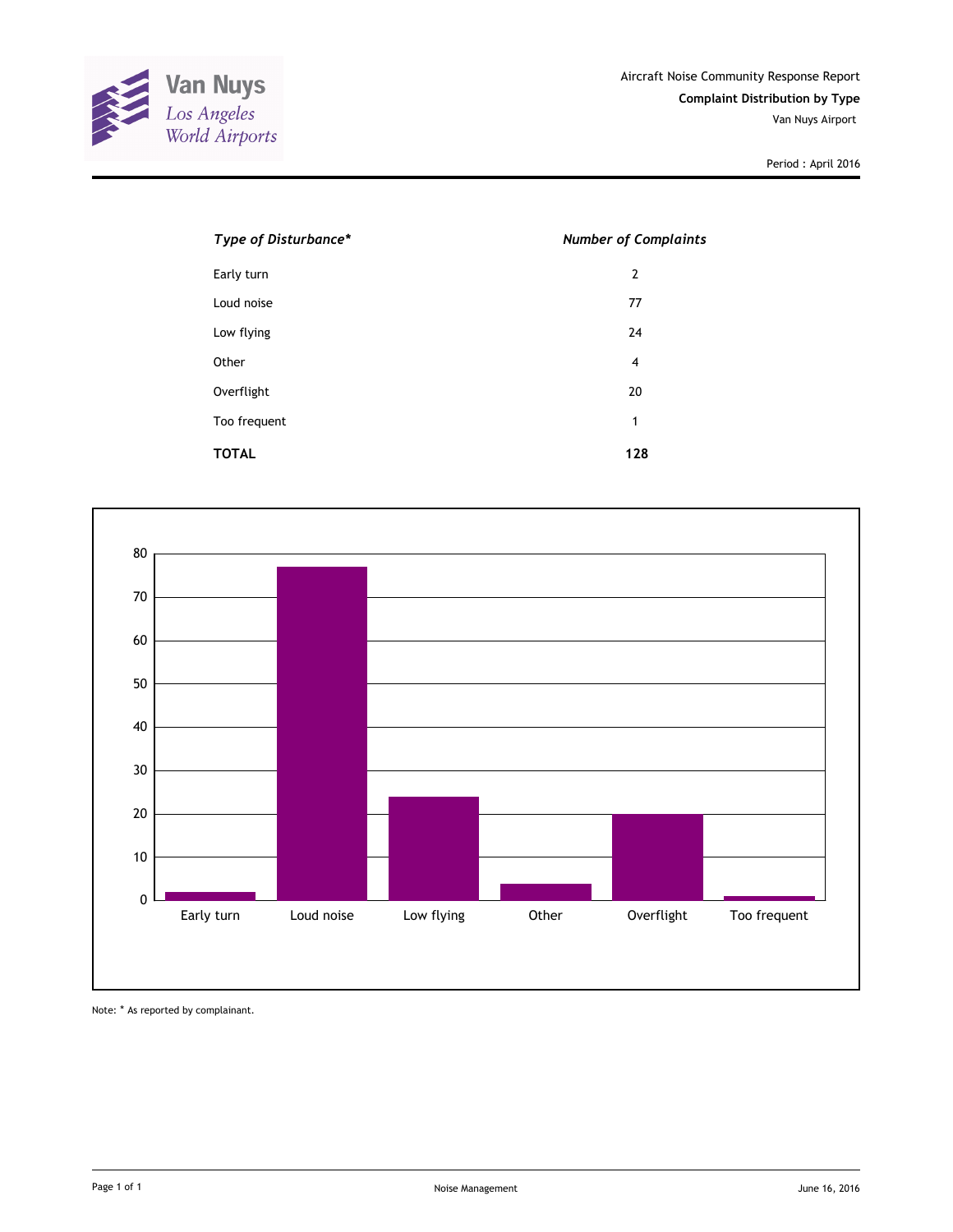

| Contact<br>Date | Time | <b>Disturbance</b><br>Date           | Time | City        | Disturbance** | <b>Findings</b>                                                                                                                                                                                                                                                                                                                                                                                                                                                                                                                                                                                                                                                                                                                                                                                                                                                                                                                                                                                                                                                                                                     |
|-----------------|------|--------------------------------------|------|-------------|---------------|---------------------------------------------------------------------------------------------------------------------------------------------------------------------------------------------------------------------------------------------------------------------------------------------------------------------------------------------------------------------------------------------------------------------------------------------------------------------------------------------------------------------------------------------------------------------------------------------------------------------------------------------------------------------------------------------------------------------------------------------------------------------------------------------------------------------------------------------------------------------------------------------------------------------------------------------------------------------------------------------------------------------------------------------------------------------------------------------------------------------|
|                 |      | 4/01/2016 10:17 am 4/01/2016 8:35 am |      | Encino      | Loud noise    | The aircraft you reported on Thursday, April 1, 2016 at 0834 was a Stage 3 compliant Learjet<br>25B that departed under the control and direction of Federal Aviation Administration (FAA)<br>Air Traffic Controllers (ATC). The departure was consistent with normal VNY departure<br>operations. As of January 1, 2016 Stage 2 aircraft were banned from operating. Stage 3 and<br>4 aircraft are permitted to land and depart the airport. Please refer to the Noise Abatement<br>and Curfew Ordinance on the VNY web page (http://www.lawa.org/welcomevny.aspx) by<br>typing "noise abatement and curfew regulation" in the search bar and clicking on "Noise<br>Abatement and Curfew Regulation. Please note that airports do not control aircraft in flight.<br>The FAA has ultimate authority over aircraft and regulates virtually all aviation activity. This<br>includes takeoffs, landings, altitudes and direction of flight with the major emphasis on<br>safety. The FAA may be contacted by writing to FAA Western-Pacific Region, P.O. Box 92007,<br>Los Angeles, CA 90009 for further information. |
|                 |      | 4/01/2016 10:20 am 4/01/2016 8:38 am |      | Encino      | Loud noise    | The airplane noise you reported on Thursday, April 1, 2016 at 0838 was a Stage 3 Gulfstream<br>G-IVSP that departed from VNY under the control and direction of Federal Aviation<br>Administration (FAA) Air Traffic Controllers (ATC). The departure was consistent with normal<br>VNY departure operations. This aircraft is not restricted by the VNY Noise Abatement and<br>Curfew regulations.                                                                                                                                                                                                                                                                                                                                                                                                                                                                                                                                                                                                                                                                                                                 |
|                 |      | 4/03/2016 1:20 pm 4/03/2016 1:20 pm  |      | Encino      | Loud noise    | The jet aircraft you reported on Sunday, April 3, 2016 at 1320 was a United States Military<br>EA18 Growler Electronic Warfare variant of the F/A18 Super Hornet that departed from VNY<br>under the direction and control of the Federal Aviation Administration (FAA) Air Traffic<br>Controllers (ATC). Military flights to and from VNY are not under the control of the airport.<br>That jurisdiction belongs to the United States Military Command and the FAA. The FAA has<br>ultimate authority over aircraft flight patterns and regulates virtually all aviation activities.<br>This includes altitudes and direction of flight with the major emphasis on safety.                                                                                                                                                                                                                                                                                                                                                                                                                                         |
|                 |      | 4/03/2016 3:43 pm 4/03/2016 3:41 pm  |      | Los Angeles | Loud noise    | The propeller airplane you reported on Sunday, April 3, 2016 at 1541 was a Cessna C182R<br>that arrived to VNY on runway 34R under the direction and control of the Federal Aviation<br>Administration (FAA) Air Traffic Controllers (ATC). At the time, Northerly Operations were in<br>effect at VNY due to northerly wind conditions. Whenever northerly winds occur, all aircraft<br>arrivals and departures are directed to head north into the wind due to aircraft safety<br>requirements, and to maximize aircraft performance. Our investigation further shows that<br>the arrival of this aircraft was not consistent with normal VNY Northerly Operations. Under<br>ATC's direction, this aircraft turned away from its initial heading and overflew your<br>neighborhood to safely descend and land on runway 34R. Concurrently, on the parallel                                                                                                                                                                                                                                                        |

Note : Investigation currently limited to one report of disturbance per complaint, and a maximum of five complaints per individual per month.

\* Complaints exceeding monthly limit and/or anonymous complaints are not investigated and are not shown.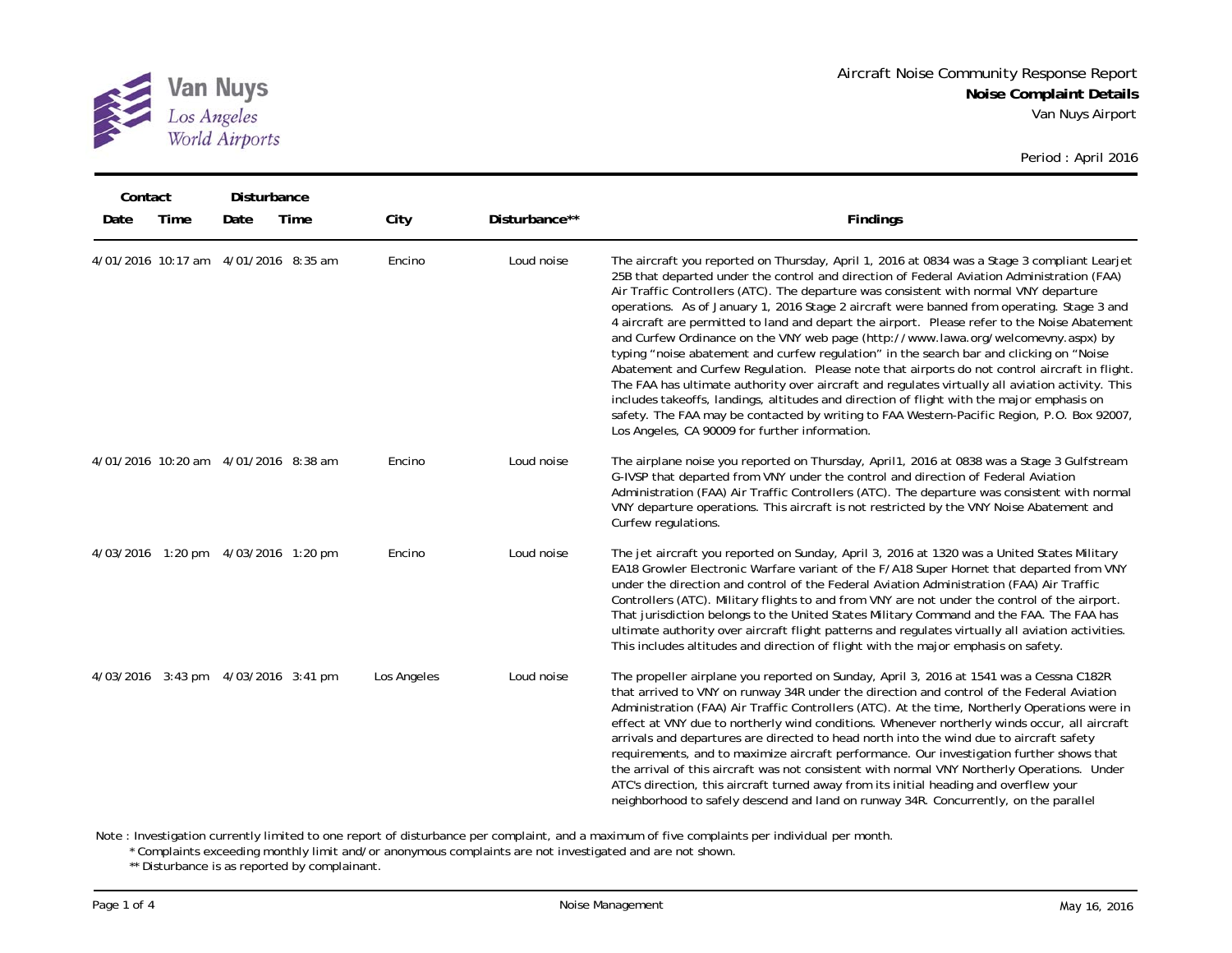|      | Contact<br>Disturbance |                                       |      |              |             |                                                                                                                                                                                                                                                                                                                                                                                                                                                                                                                                                                                                                                                                                                                                                                                                                                                                                                              |
|------|------------------------|---------------------------------------|------|--------------|-------------|--------------------------------------------------------------------------------------------------------------------------------------------------------------------------------------------------------------------------------------------------------------------------------------------------------------------------------------------------------------------------------------------------------------------------------------------------------------------------------------------------------------------------------------------------------------------------------------------------------------------------------------------------------------------------------------------------------------------------------------------------------------------------------------------------------------------------------------------------------------------------------------------------------------|
| Date | Time                   | Date                                  | Time | City         | Disturbance | Findings                                                                                                                                                                                                                                                                                                                                                                                                                                                                                                                                                                                                                                                                                                                                                                                                                                                                                                     |
|      |                        |                                       |      |              |             | runway 34L, ATC directed a Gulfstream G-400 to takeoff with no delay. The departure<br>back-blast might be associated with the noise that reached your neighborhood. Local weather<br>and atmospheric conditions can have an effect on the aircraft noise that reaches the<br>adjacent communities. Under poor weather conditions, departure back-blast and arrival<br>reverse-thrust noise can sometimes travel further since the sounds associated with aircraft<br>operations are amplified. Airports do not control aircraft in flight. The FAA has ultimate<br>authority over aircraft flight patterns and regulates virtually all aviation activity. This<br>includes takeoffs, landings, altitudes and direction of flight with the major emphasis on<br>safety. The FAA may be contacted by writing to FAA Western-Pacific Region, P.O. Box 92007,<br>Los Angeles, CA 90009 for further information. |
|      |                        | 4/04/2016 9:53 am 4/03/2016 1:18 pm   |      | Los Angeles  | Early turn  | The jet aircraft you reported on Sunday, April 3, 2016 at 1318 was a United States Military<br>EA18 Growler Electronic Warfare variant of the F/A18 Super Hornet that departed from VNY<br>under the direction and control of the Federal Aviation Administration (FAA) Air Traffic<br>Controllers (ATC). Military flights to and from VNY are not under the control of the airport.<br>That jurisdiction belongs to the United States Military Command and the FAA. The FAA has<br>ultimate authority over aircraft flight patterns and regulates virtually all aviation activities.<br>This includes altitudes and direction of flight with the major emphasis on safety.                                                                                                                                                                                                                                  |
|      |                        | 4/04/2016 11:30 am 4/02/2016 10:13 am |      | Encino       | Loud noise  | The jet aircraft you reported on Saturday, April 2, 2016 at 1013 was a United States Military<br>EA18 Growler Electronic Warfare variant of the F/A18 Super Hornet that departed from VNY<br>under the direction and control of the Federal Aviation Administration (FAA) Air Traffic<br>Controllers (ATC). Military flights to and from VNY are not under the control of the airport.<br>That jurisdiction belongs to the United States Military Command and the FAA. The FAA has<br>ultimate authority over aircraft flight patterns and regulates virtually all aviation activities.<br>This includes altitudes and direction of flight with the major emphasis on safety.                                                                                                                                                                                                                                |
|      |                        | 4/06/2016 10:50 pm 4/06/2016 9:41 pm  |      | Los Angeles  | Loud noise  | The particular aircraft event that you reported on Wednesday, April 6, 2016 at 2141 was not<br>associated with Van Nuys Airport (VNY) operations. You can access the LAX complaint form on<br>the LAX WebTrak Site at http://webtrak.bksv.com/lax or call the LAX Noise Complaint Line<br>(424) 64-NOISE.<br>Please note that airports do not control aircraft in flight. The FAA has ultimate authority over<br>aircraft flight patterns and regulates virtually all aviation activity. This includes takeoffs,<br>landings, altitudes and direction of flight with the major emphasis on safety. The FAA may be<br>contacted by writing to FAA Western-Pacific Region, P.O. Box 92007, Los Angeles, CA 90009<br>for further information.                                                                                                                                                                   |
|      |                        | 4/12/2016 7:53 am 4/12/2016 7:51 am   |      | Sherman Oaks | Loud noise  | The aircraft noise you reported on Tuesday April 12, 2016 at 0751 was associated with a<br>modified Stage 3 Gulfstream G-III departure from VNY. The departure from VNY runway 16R<br>was under the control and direction of Federal Aviation Administration (FAA) Air Traffic<br>Controllers (ATC). The departure was consistent with normal VNY departure operations.<br>Additionally, the aircraft-specific Single Event Noise Exposure Level (SENEL) established in the<br>VNY Fly Friendly Quiet Jet Departure Program was not exceeded. Please see page 8 of                                                                                                                                                                                                                                                                                                                                           |

Note : Investigation currently limited to one report of disturbance per complaint, and a maximum of five complaints per individual per month<br>\* Complaints exceeding monthly limit and/or anonymous complaints are not investig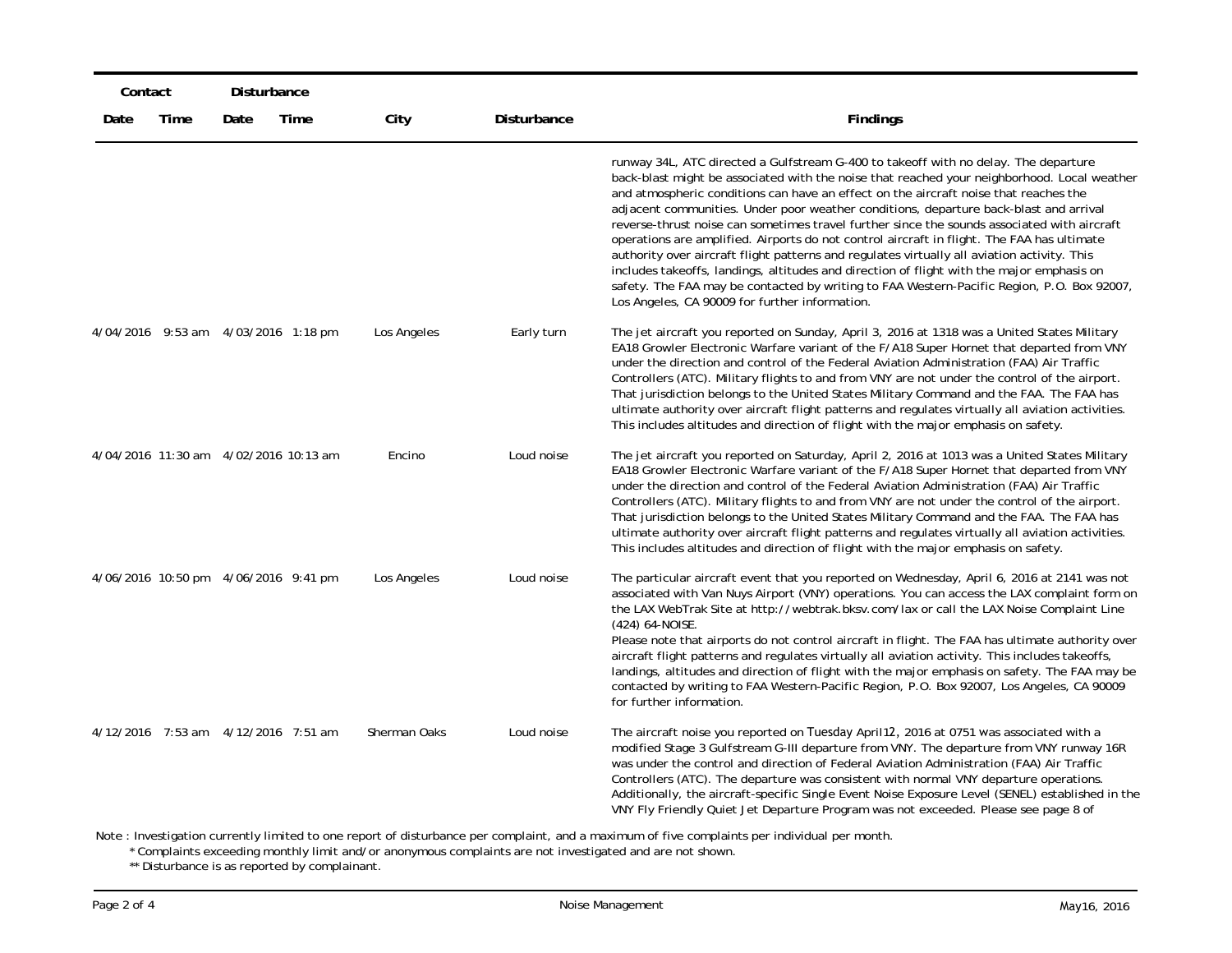|      | Contact<br>Disturbance |                                       |      |              |             |                                                                                                                                                                                                                                                                                                                                                                                                                                                                                                                                                                                                                                                                                                                                                                                                                                                                                                                                                                                                                                                                                                                                                                                                                                                                                                                                                                                                                                                                                                                                                                                                                                                                                      |  |  |
|------|------------------------|---------------------------------------|------|--------------|-------------|--------------------------------------------------------------------------------------------------------------------------------------------------------------------------------------------------------------------------------------------------------------------------------------------------------------------------------------------------------------------------------------------------------------------------------------------------------------------------------------------------------------------------------------------------------------------------------------------------------------------------------------------------------------------------------------------------------------------------------------------------------------------------------------------------------------------------------------------------------------------------------------------------------------------------------------------------------------------------------------------------------------------------------------------------------------------------------------------------------------------------------------------------------------------------------------------------------------------------------------------------------------------------------------------------------------------------------------------------------------------------------------------------------------------------------------------------------------------------------------------------------------------------------------------------------------------------------------------------------------------------------------------------------------------------------------|--|--|
| Date | Time                   | Date                                  | Time | City         | Disturbance | <b>Findings</b>                                                                                                                                                                                                                                                                                                                                                                                                                                                                                                                                                                                                                                                                                                                                                                                                                                                                                                                                                                                                                                                                                                                                                                                                                                                                                                                                                                                                                                                                                                                                                                                                                                                                      |  |  |
|      |                        |                                       |      |              |             | the VNY Noise Program brochure for more information on the program at:<br>www.lawa.org/uploadedFiles/VNY/pdf/Noise_Programs.pdf<br>Please note that airports do not have jurisdiction on aircraft in flight. The Federal Aviation<br>Administration has ultimate authority over aircraft flight patterns and regulates virtually all<br>aviation activities. This includes altitudes and direction of flight with the major emphasis on<br>safety. Please contact the FAA by writing to FAA Western-Pacific Region, P.O. Box 92007, Los<br>Angeles, CA 90009 for further information.                                                                                                                                                                                                                                                                                                                                                                                                                                                                                                                                                                                                                                                                                                                                                                                                                                                                                                                                                                                                                                                                                                |  |  |
|      |                        | 4/13/2016 2:29 pm 4/13/2016 2:30 pm   |      | Sherman Oaks | Loud noise  | The jet airplane you reported on Wednesday, April 13, 2016 at 1430 was a certified Stage 3<br>Gulfstream G-III owned and operated by the Federal Government on Official Government<br>business that departed from VNY under the control and direction of Federal Aviation<br>Administration (FAA) Air Traffic Controllers (ATC). The departure was consistent with normal<br>VNY departure operations. However, this flight failed to meet the voluntary VNY Fly Friendly<br>Quiet Jet Departure Program target noise level for Gulfstream G-III airplanes. The operator of<br>this aircraft has been notified by staff regarding the deviation from the voluntary program<br>and was requested to make the necessary adjustments to better comply with the program to<br>minimize noise impacts on the surrounding neighborhoods.                                                                                                                                                                                                                                                                                                                                                                                                                                                                                                                                                                                                                                                                                                                                                                                                                                                   |  |  |
|      |                        | 4/13/2016 2:33 pm 4/13/2016 2:30 pm   |      | Encino       | Loud noise  | The jet airplane you reported on Wednesday, April 13, 2016 at 1430 was a certified Stage 3<br>Gulfstream G-III owned and operated by the Federal Government on Official Government<br>business that departed from VNY under the control and direction of Federal Aviation<br>Administration (FAA) Air Traffic Controllers (ATC). The departure was consistent with normal<br>VNY departure operations. However, this flight failed to meet the voluntary VNY Fly Friendly<br>Quiet Jet Departure Program target noise level for Gulfstream G-III airplanes. The VNY<br>Curfew prohibits the departure of Stage 2 aircraft exceeding a specified noise level<br>established in an FAA Advisory Circular from departing VNY between 2200 and 0700 the<br>following day. Please note that the "partial" curfew does not prohibit any aircraft from<br>landing. The curfew does not affect newer Stage 3 or Stage 4 aircraft. Helicopters, medical<br>life-flights (lifeguard operations), military or other government owned/operated aircraft<br>involved in law enforcement, emergency response, fire or rescue operations are exempt from<br>the curfew. The VNY Operations Section monitors this program and refers violators to the<br>City Attorney's Office for legal action. Violations can result in civil penalties of from \$750 for<br>the first violation to \$3500 for the third violation. Those aircraft operators with more than<br>three violations may be banned from VNY for up to three years. The VNY Curfew Ordinance<br>can be assessed online at http://www.lawa.org/uploadedfiles/VNY/pdf/Van%20Nuys%20-<br>%20Complete%20Curfew%20Ordinance%20(revised).pdf. |  |  |
|      |                        | 4/23/2016 12:28 pm  4/21/2016 4:01 pm |      | Encino       | Loud noise  | The jet airplane you reported on Thursday, April 21, 2016 at 1601 was a Stage 3 compliant<br>Gulfstream G-III that departed from Van Nuys Airport (VNY) under the control and direction<br>of Federal Aviation Administration (FAA) Air Traffic Controllers (ATC). The departure was<br>consistent with normal VNY departure operations. Please note that airports do not control<br>aircraft in flight. The FAA has ultimate authority over aircraft flight patterns and regulates<br>virtually all aviation activity. This includes take offs, landings, altitudes and direction of flight                                                                                                                                                                                                                                                                                                                                                                                                                                                                                                                                                                                                                                                                                                                                                                                                                                                                                                                                                                                                                                                                                         |  |  |

Note : Investigation currently limited to one report of disturbance per complaint, and a maximum of five complaints per individual per month<br>\* Complaints exceeding monthly limit and/or anonymous complaints are not investig